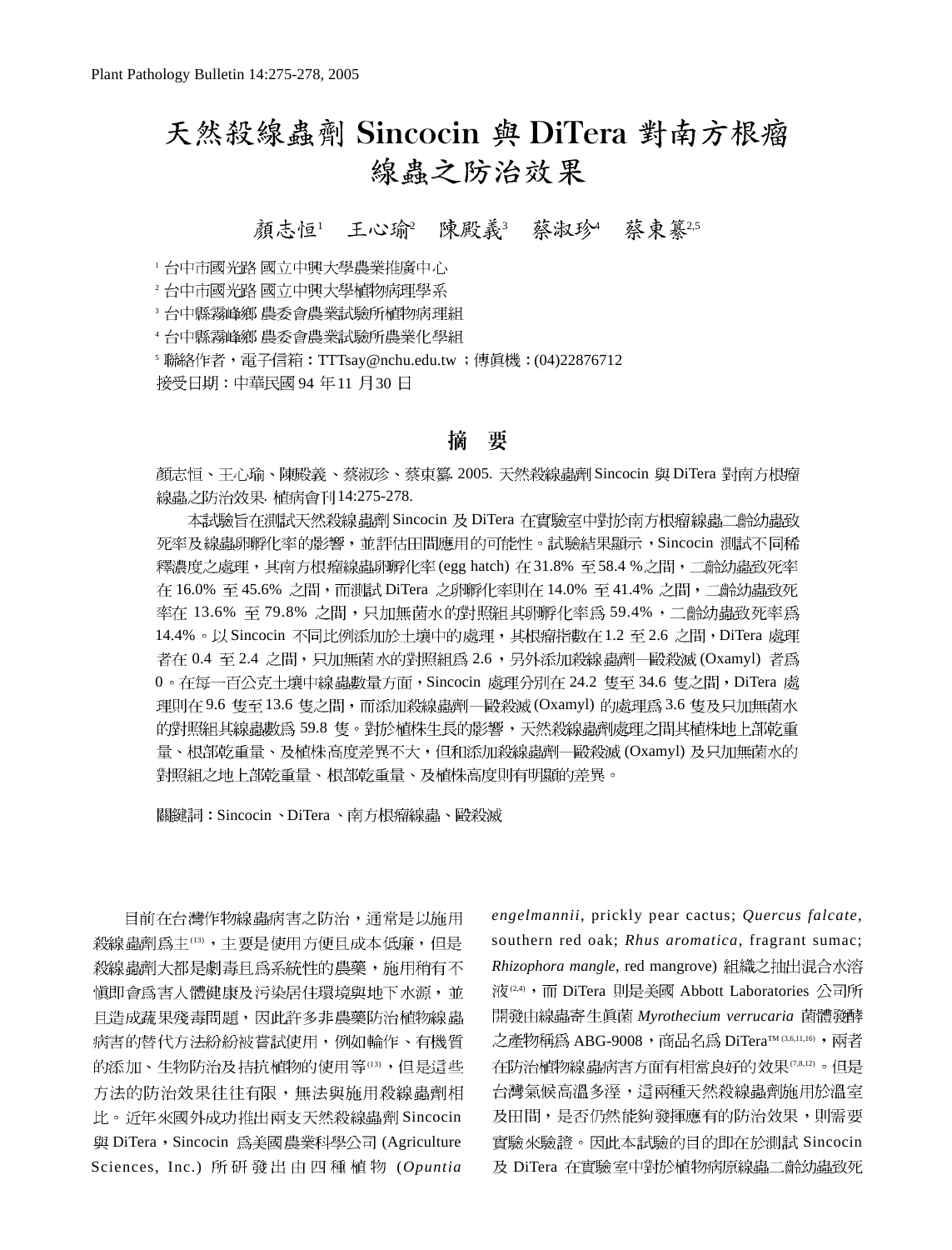率及線蟲卵孵化率的影響,並評估實際田間應用的可 能性。

本實驗所使用南方根瘤線蟲之接種源,係由國立 中興大學植物病理學系植物線蟲實驗室所提供。南方 (*Meloidogyne incognita*) (*Ipomoea reptans* Poir. ) 於泥炭土與珍珠石等量混合介質之盆缽,再將上述線 蟲的卵塊接種至種植盆缽中之空心菜根部,約一個半 月後,完成一個世代的新卵塊產生後,作為供試線蟲 來源。於實驗前,收集由空心菜根部組織分離出之南 方根瘤線蟲卵塊,置於無菌水中浸泡 24 小時後,以消 毒過的玻璃吸管吸取孵化出來的二齡幼蟲,收集於100 毫升的小燒杯中,計算卵及二齡幼蟲量備用。

於溫室中將供試植物臺中亞蔬四號蕃茄 (Lycopersicon esculentum Mill.) 品種種子播種於含 Bas Van Buuren (BVB) 介質 (No.4, Maasland, Netherlands) 之黑色塑膠育苗穴植盤中 (12×24 格),每一小格 (2.5 ×2.5cm) 播一至二粒種子, 等長到兩片子葉完全張開 時,移植至裝有蒸氣消毒過栽培土之塑膠盆中(直徑 11.5 公分,含有500 公克的供試土壤,每一盆移植一 棵幼苗,每日早晚澆水一次,每星期以葉肥 (獅馬牌) 300-500 倍水溶液噴灑以維持良好生長,以育苗30~ 35 天之植株作為供試植物。本實驗所用之土壤,係取 自南投田土經土壤分析為砂質壤土 (sandy loam)(砂粒: 粘粒: 玢粒: =67.4:25.2:7.4), pH 值為 6.7, 含水量為 12%。供試土壤經高溫高壓蒸氣滅菌(121℃,20 minutes) 後備用。

天然殺線蟲劑 Sincocin 及 DiTera 分別以無菌水稀

釋為 1、10、100、1000、10000 倍,取 10 毫升倒入內 徑五公分小培養皿中,再將 1000 個供試線蟲的卵及 1000 隻二齡幼蟲分別置放於小培養皿內,於室溫下靜 置五天後,計算線蟲卵孵化率 (egg hatch) 及二齡幼蟲 致死率 (second juvenile mortality), 並分別將線蟲卵及 二齡幼蟲移至無菌水中 24 小時確定卵不再孵化及二齡 幼蟲已真正死亡。每個處理各有五個重複,本試驗重 複兩次,並以無菌水作爲對照組。溫室試驗則以天然 殺線蟲劑 Sincocin 及 DiTera 分別依 1、10、100、 1000、10000 倍比例混拌於供試之砂質壤土中,並以殺 蟲劑歐殺滅 (Oxamyl) 之施用 (40公斤/公頃) 作爲藥劑 對照組,以無菌水作為對照組。將長出兩片子葉的臺 中亞蔬四號蕃茄幼苗分別移植至裝有供試砂質壤土之 花盆中 (直徑 11.5 公分),每一花盆移植一棵幼苗。經 過 15 天後,分別接種 1000 隻南方根瘤線蟲二齡幼 蟲。45 天後,記錄接種根瘤線蟲之植株根部根瘤指 數、每100 克土壤所含之線蟲數、植株地上部乾重 量、根部乾重量及植株高度。

試驗結果顯示,以天然殺線蟲劑 Sincocin 不同稀 釋濃度測試南方根瘤線蟲卵孵化率 (egg hatch) 在 31.8% 至 58.4% 之間,二齡幼蟲致死率在 16.0% 至 45.6% 之間,而測試 DiTera 之卵孵化率則在 14.0% 至 41.4% 之間,二齡幼蟲致死率在 13.6% 至 79.8% 之 間,只加無菌水的對照組其卵孵化率為59.4%,二齡幼 蟲致死率為 14.4% (表一)。以天然殺線蟲劑 Sincocin 不 同比例添加於土壤中的處理,其根瘤指數在1.2至2.6 之間,以 DiTera 不同比例添加於土壤中的處理, 其根 瘤指數在 0.4 至 2.4 之間,只加無菌水的對照組其根瘤

表一: Sincocin 及 DiTera 對於南方根瘤線蟲卵孵化率及二齡幼蟲致死率之影響

| Table 1: Effects of Sincocin and DiTera on egg hatch and second juvenile mortality of Meloidogyne incognita |  |  |  |
|-------------------------------------------------------------------------------------------------------------|--|--|--|
|                                                                                                             |  |  |  |

|                                     | ັ                   | $\ddotsc$        |
|-------------------------------------|---------------------|------------------|
| Natural Nematicides / Dilution fold | Hatching rate (%)   | J2 Mortality (%) |
| Sincocin                            |                     |                  |
| 10000X                              | 58.4 a <sup>1</sup> | 16.0 f           |
| 1000X                               | 58.2 a              | 16.8f            |
| 100X                                | 42.6 <sub>b</sub>   | 15.8f            |
| 10X                                 | 37.2 bc             | 35.2d            |
| 1X                                  | 31.8 cd             | 45.6c            |
| DiTera                              |                     |                  |
| 10000X                              | 41.4 <sub>b</sub>   | 13.6f            |
| 1000X                               | $32.0 \text{ cd}$   | 27.0e            |
| 100X                                | 26.2d               | 50.6c            |
| 10X                                 | 16.0 <sub>e</sub>   | 73.4 b           |
| 1X                                  | 14.0 <sub>e</sub>   | 79.8 a           |
| Check (water)                       | 59.4 a              | 14.4 f           |

<sup>1</sup> Means (n=5) in the same column followed by the same letter are not significantly different ( $p=0.05$ ) according to Duncan's multiple range test.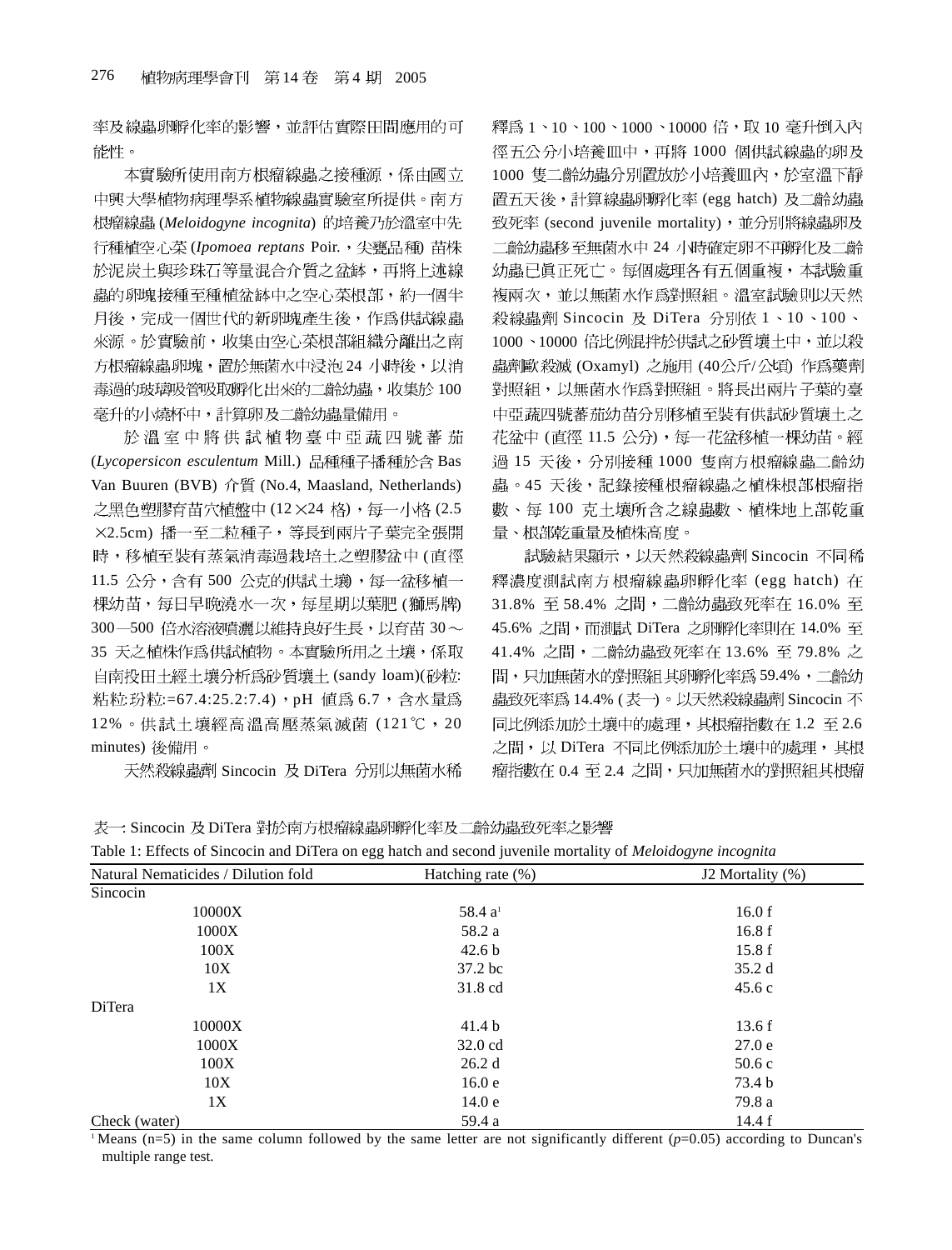指數為 2.6,另外添加殺線蟲劑–毆殺滅 (Oxamyl) 其 根瘤指數為0。在每一百公克土壤中線蟲數量方面,以 天然 殺線蟲劑 Sincocin 添加於土壤中的處理分別依不 同添加比例在 24.2 隻至 34.6 隻之間, 以 DiTera 不同比 例添加於土壤中的處理則在 9.6 隻至 13.6 隻之間,而 添加殺線蟲劑–殿殺滅 (Oxamyl) 的處理為 3.6 隻及只 加無菌水的對照組其線蟲數為59.8隻。對於植株生長 的影響,不同比例天然殺線蟲劑添加於土壤中的處理 其植株地上部乾重量、根部乾重量、及植株高度差異 不大。但和添加殺線蟲劑―毆殺滅 (Oxamyl) 及只加無 菌水的對照組之地上部乾重量、根部乾重量、及植株 高度則有明顯的差異(表二)。

在國外已使用多年的天然殺線蟲劑 Sincocin 及 DiTera, 對許多作物線蟲病害皆有防治效果, 例如使用 Sincocin 可以有效防治為害柳橙之柑桔線蟲 (*Tylenchulus semipenetrans*) (*Heterodera schachtii*) (Rotylenchulus reinformis)<sup>(4,5,7,10)</sup>,但對於防治樹薯根瘤 (*Meloidogyne incognita*) (*Radopholus* similis) 則防治效果卻不明顯(3,4,12); DiTera 可有效抑制 (*Globodera rostochiensis*) 但卻對南方根瘤線蟲(M. incognita) 卵的孵化無抑制效 果(6,14,15) 。因此這兩種天然殺線蟲劑 Sincocin 及 DiTera 的防治效果是依照欲防治作物線蟲種類及不同的作物

表二、施用Sincocin及DiTera防治南方根瘤線蟲之效果

種類而有所差異(11,16),只是一項暫時替代的防治方法。 本試驗結果亦顯示, Sincocin 及 DiTera 在稀釋倍數100 倍以下防治效果較為顯著,高倍數稀釋下則無防治效 果。又整體而言, DiTera 的防治效果較 Sincocin 優 異,但仍不及施用殺線蟲劑的防治效果。再加上這兩 種天然殺線蟲劑 Sincocin 及 DiTera 的防治效果並非廣 效性且成本並不便宜(1,2,4),因此在台灣的市場可預見並 不樂觀。但在未來的市場趨勢,非農藥防治仍然是大 勢所趨,生物農藥 (biological nematicides) 或天然無毒 農藥 (natural nematicides) 的研發仍是刻不容緩。

#### 誌 謝

本試驗承蒙海博生技公司廖學章先生及台灣住友 化學公司沈奎東先生提供測試之天然殺線蟲劑,特致 謝忱。

## 引用文獻 (LITERATURE CITED)

- 1. Abbott Laboratories. 1996. DiTera: biological nematicides. Technical Bulletin. Abbott Park, IL. U. S. A.
- 2. ATL Enterprises. 1987. Sincocin-AG, Technical Bulletin. Dallas, TX. U. S. A.
- 3. Abou-Jawdah, Y., Melki, K., Hafez, S. L., Sobh, H.,

| Natural Nematicides/              | Galling index $l$ | Top DW <sup>2</sup> | Root $DW^2$      | Height <sup>2</sup> | No./100g soil $3$ |
|-----------------------------------|-------------------|---------------------|------------------|---------------------|-------------------|
| Dilution fold                     |                   | (g)                 | (g)              | (cm)                |                   |
| Sincocin                          |                   |                     |                  |                     |                   |
| 10000X                            | 2.6a <sup>4</sup> | 2.4d                | 1.0 <sub>d</sub> | $42.0 \text{ ef}$   | 31.4 <sub>b</sub> |
| 1000X                             | 2.6a              | 3.2d                | $1.6$ abcd       | 37.0 g              | 34.6 <sub>b</sub> |
| 100X                              | $1.8$ ab          | 2.4d                | $1.2 \text{ cd}$ | $39.2$ fg           | 33.8 <sub>b</sub> |
| 10X                               | 1.4 <sub>bc</sub> | 2.8d                | $2.0$ ab         | 59.2 cd             | 24.2c             |
| 1X                                | $1.2$ bcd         | $5.4$ abc           | $2.0$ ab         | 57.8 d              | 31.4 <sub>b</sub> |
| DiTera                            |                   |                     |                  |                     |                   |
| 10000X                            | 2.4a              | 4.8c                | $1.4$ bcd        | 62.8c               | 13.6d             |
| 1000X                             | $2.0$ ab          | $5.4$ abc           | $1.2 \text{ cd}$ | 59.2 cd             | $12.6$ de         |
| 100X                              | $1.2$ bcd         | 5.2 <sub>bc</sub>   | 2.2a             | 61.4 cd             | 7.0e              |
| 10X                               | $0.8$ cd          | 6.2a                | $1.8$ abc        | 67.2 <sub>b</sub>   | 8.4 de            |
| 1X                                | 0.4d              | 5.8 ab              | 2.2a             | 72.8a               | 9.6 <sub>de</sub> |
| Oxamyl $(40\text{kg}/\text{ac.})$ | 0e                | 5.8 ab              | 2.1a             | 70.8 a              | 3.6e              |
| Check (water)                     | 2.6a              | 2.4d                | $1.2 \text{ cd}$ | 45.6e               | 59.8 a            |

Table 2. Effect of natural nematicides- Sincocin and DiTera on control of Meloidogyne incognita in greenhouse

<sup>1</sup> Galling index (GI) based on a scale from 0 to 4; 0=no infection, 1=1-15% of galled root in whole root, 2=16-30%, 3=31-50%, 4=51-100%.

<sup>2</sup> Top DW= Top (above ground part of plant) dry weight(gram), Root DW= root dry weight (gram), Height= plant height (cm).

<sup>3</sup> No./100g soil= number of nematodes per 100 gram soil.

 $4$  Means (n=5) in the same column followed by the same letter are not significantly different ( $p=0.05$ ) according to Duncan's multiple range test.